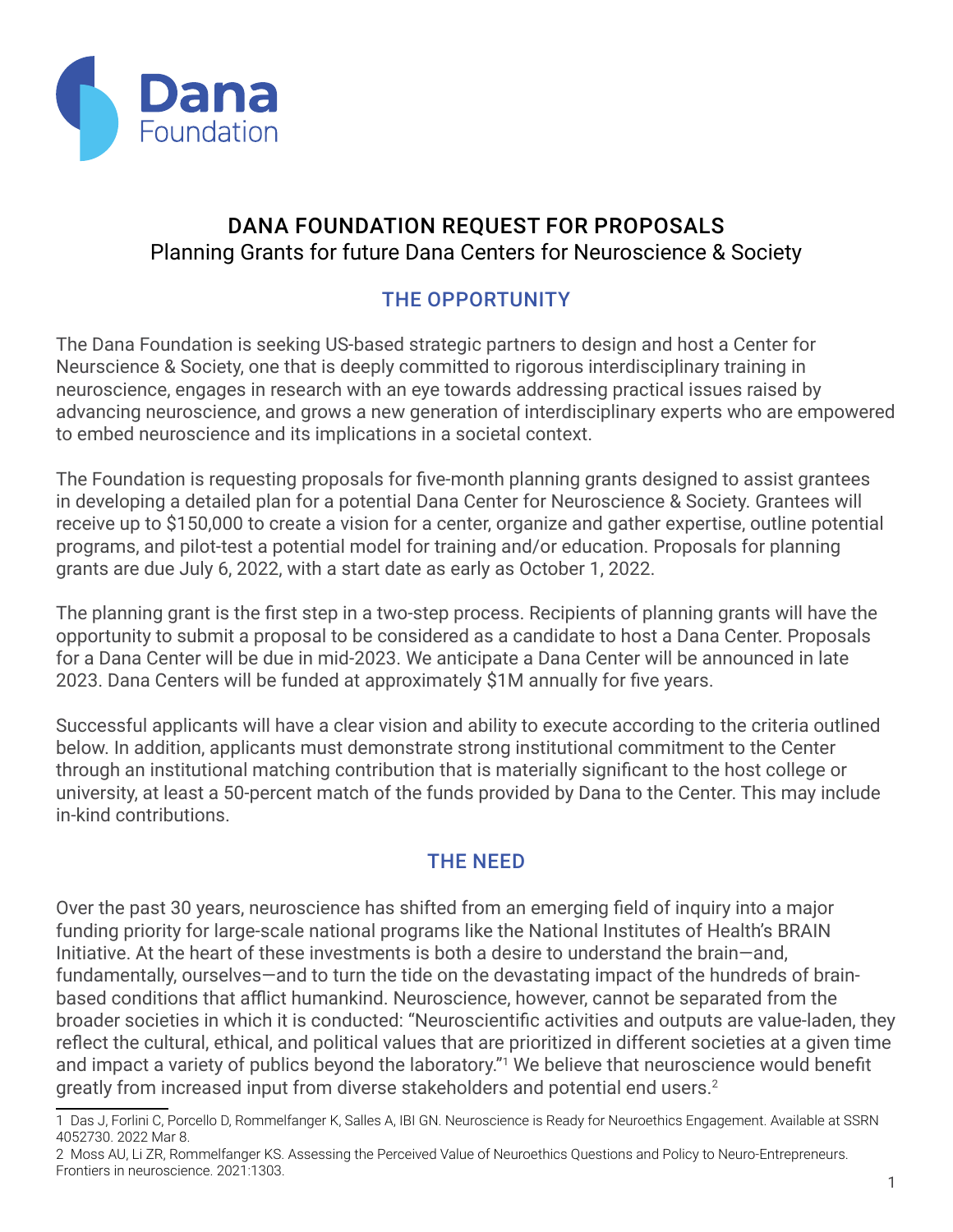Bidirectional exchange between neuroscientists and different publics can democratize scientific discovery, enabling participation and building trust. Nevertheless, the ethical, legal, and societal implications of neuroscientific discovery remain underexplored and underfunded.<sup>3</sup> Insufficient attention to these questions may create a neuroscience that reveals marvels about the brain but may have limited connections with people beyond academia, representing a lost opportunity to harness the resources, creativity, and wisdom of lived experience that exist across all communities. This is relevant for all areas of science, but perhaps especially so for neuroscience given the brain's centrality to our understanding of ourselves, our relationships with others, and our broader world.

Neuroscientists, working with scholars in fields such as neuroethics, science and technology studies, and the law, have conducted important work identifying and critiquing various issues raised by advances in neurosciences.<sup>4</sup> A consistent theme that has emerged from this literature is the need for integrating other disciplines, such as ethics, with neuroscience: "[W]ithout ethics integration, neuroscience and neuroscientists might overlook fundamental ethical and social dimensions of the complex phenomena they seek to understand."5 Nevertheless, there is insufficient evidence of successful transdisciplinary collaboration outside of a few anecdotal examples. Furthermore, much of the early work considering societal implications has focused on speculative technologies rather than questions around how neuroscience is impacting people in the here and now.6 Finally, despite carefully developed ethical guidelines and recommendations, few have been widely adopted by researchers and innovators. Taken together, there is both a need for and opportunity in reimagining how neuroscience is conducted.

# NEUROSCIENCE & SOCIETY

The Dana Foundation's new vision is "brain science for a better future." To accomplish this goal, the Foundation is funding programs under the banner of "Neuroscience & Society," or how neuroscience both informs and reflects society. Neuroscience informing society means that science discovery and technology can create new knowledge, generate solutions to societal issues, improve education, and increase the quality of life. Neuroscience reflecting society means that there is public deliberation on what knowledge is being sought, and how it is used, to create new technologies. This deliberation includes an assessment of the promise and risks associated with adoption and use of neurotechnology and invites public audiences into the process of envisioning and creating new knowledge in neuroscience and new neurotechnologies.

Neuroscience & Society includes fields where neuroscience interfaces with the world beyond biology and medicine, such as ethics, law, humanities, arts, and public engagement. We aim to advance new neuroscience discoveries and technologies in consideration of societal goals and human values. Our goal is to strengthen neuroscience's positive role in the world by advancing people and programs at the intersection of fields, and by advancing public engagement on emerging neuroscience and neurotechnology.

### DANA CENTERS

<sup>6</sup> Wexler A, Specker Sullivan L. Translational Neuroethics: A Vision for a More Integrated, Inclusive, and Impactful Field. AJOB neuroscience. 2021 Nov 30:1-2.



<sup>3</sup> Chiong W. Insiders and outsiders: Lessons for neuroethics from the history of bioethics. AJOB neuroscience. 2020 Jul 2;11(3):155-66. 4 Emerging Issues Task Force, International Neuroethics Society. Neuroethics at 15: The current and future environment for neuroethics. AJOB Neuroscience. 2019 Jul 3;10(3):104-10.

<sup>5</sup> Presidential Commission for the Study of Bioethical Issues. Gray matters: Integrative approaches for neuroscience, ethics, and society. 2014. Available from: [https://repository.library.georgetown.edu/bitstream/handle/10822/709231/Gray%20Matters%20Vol%201.](https://repository.library.georgetown.edu/bitstream/handle/10822/709231/Gray%20Matters%20Vol%201.pdf)  [pdf?sequence=1](https://repository.library.georgetown.edu/bitstream/handle/10822/709231/Gray%20Matters%20Vol%201.pdf)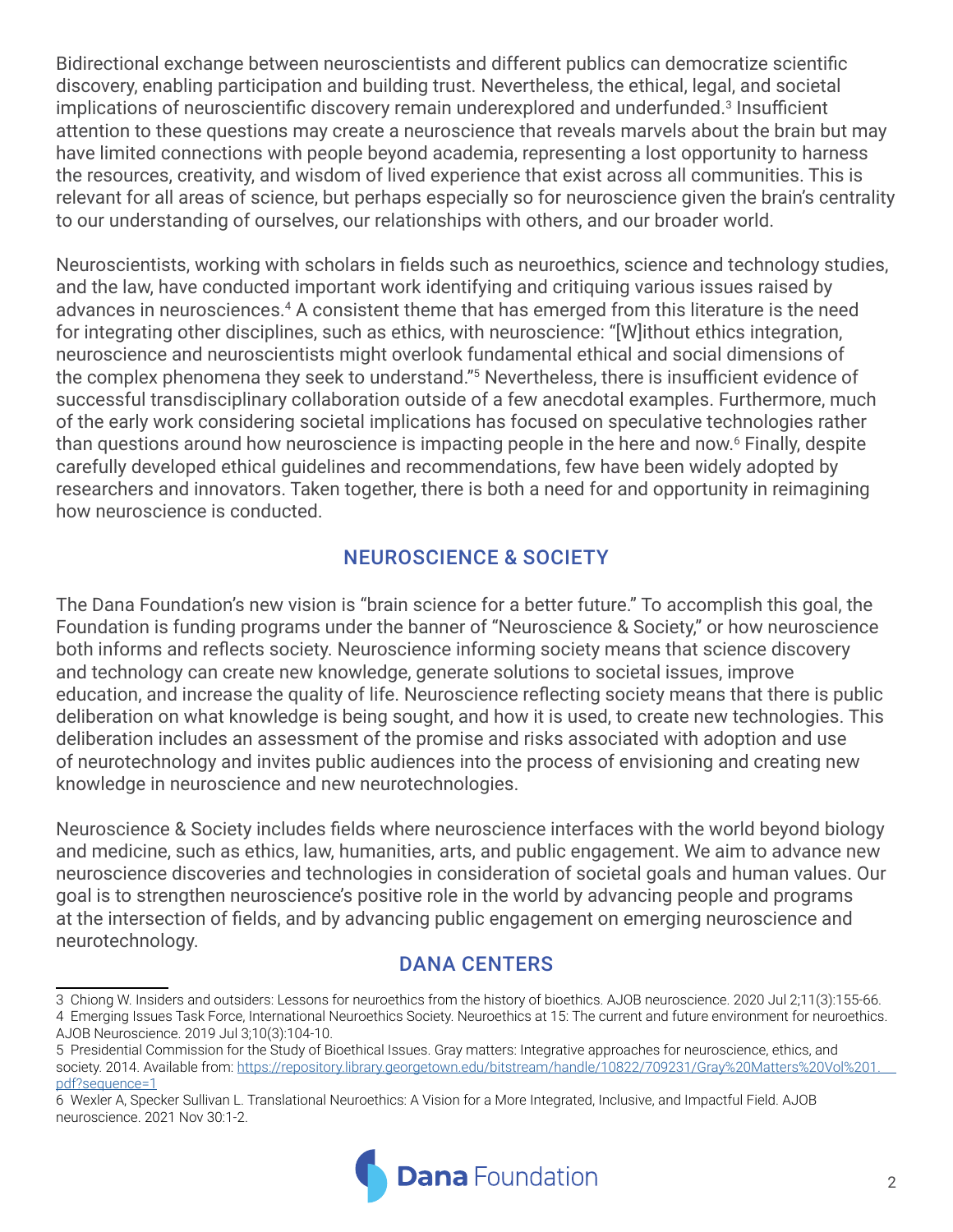We aim to grow a new generation of interdisciplinary experts who shepherd neuroscience and neurotechnology uses for a better world. We anticipate supporting training programs and crossdisciplinary collaborative work, and aim to develop a new cadre of future leaders who deeply consider the ethical, legal, and societal implications of neuroscience and neurotechnology.

The Dana Centers for Neuroscience & Society will act as catalytic hubs, spaces where multidisciplinary scholars gather to learn, exchange ideas, and forge collaborations. Interactions should be consistent, organic, and mutually beneficial. The Centers should establish a community where members invite critique but commit to principles such as humility, collaboration, and trust. Center faculty and fellows should engage in multidisciplinary research that furthers the goals of the Foundation.

The Foundation aims to launch a Dana Center in 2023. Each Center will receive a minimum of \$1 million per year, with additional funding considered based on expertise, size, and scope. The Foundation will commit to funding the Center for five years, with an option to renew dependent upon outcomes and metrics.

There is no specific requirement for how a Dana Center should be structured. Though we anticipate proposals that envision a traditional academic model, with a Center housed at one institution, we eagerly invite alternative models that can be impactful. This can include, but is not limited to, a central hub with several spokes, multi-institution collaborations, virtual networks, and decentralized partnerships.

# DANA CENTER PROGRAM IDEAS

Below is a list of potential programs a Dana Center for Neuroscience & Society may host. Centers need not include any the following programs. Nevertheless, competitive centers will include some of the following types of programs, even if they differ in detail and scope.

#### Curriculum Development

- Example: Course development in Neuroscience & Society
	- » Could be targeted at undergraduate or graduate audience.
	- » May benefit from offering a practical or case-based component.
	- » Could lead to development of a certificate program.
	- » Sharing curricula with other organizations would align with the principles of open science, which the Dana Foundation supports.

### **Training**

- Example: Dana Fellows program
- Could build a small cohort of postdoctoral fellows working in Neuroscience & Society, with diverse disciplinary backgrounds.
- Example: Professional training programs
	- » Could support tailored programs that offer discipline-based training in Neuroscience & Society such as clinical ethics training, training in law and neuroscience, and social science training for neuroscientists.

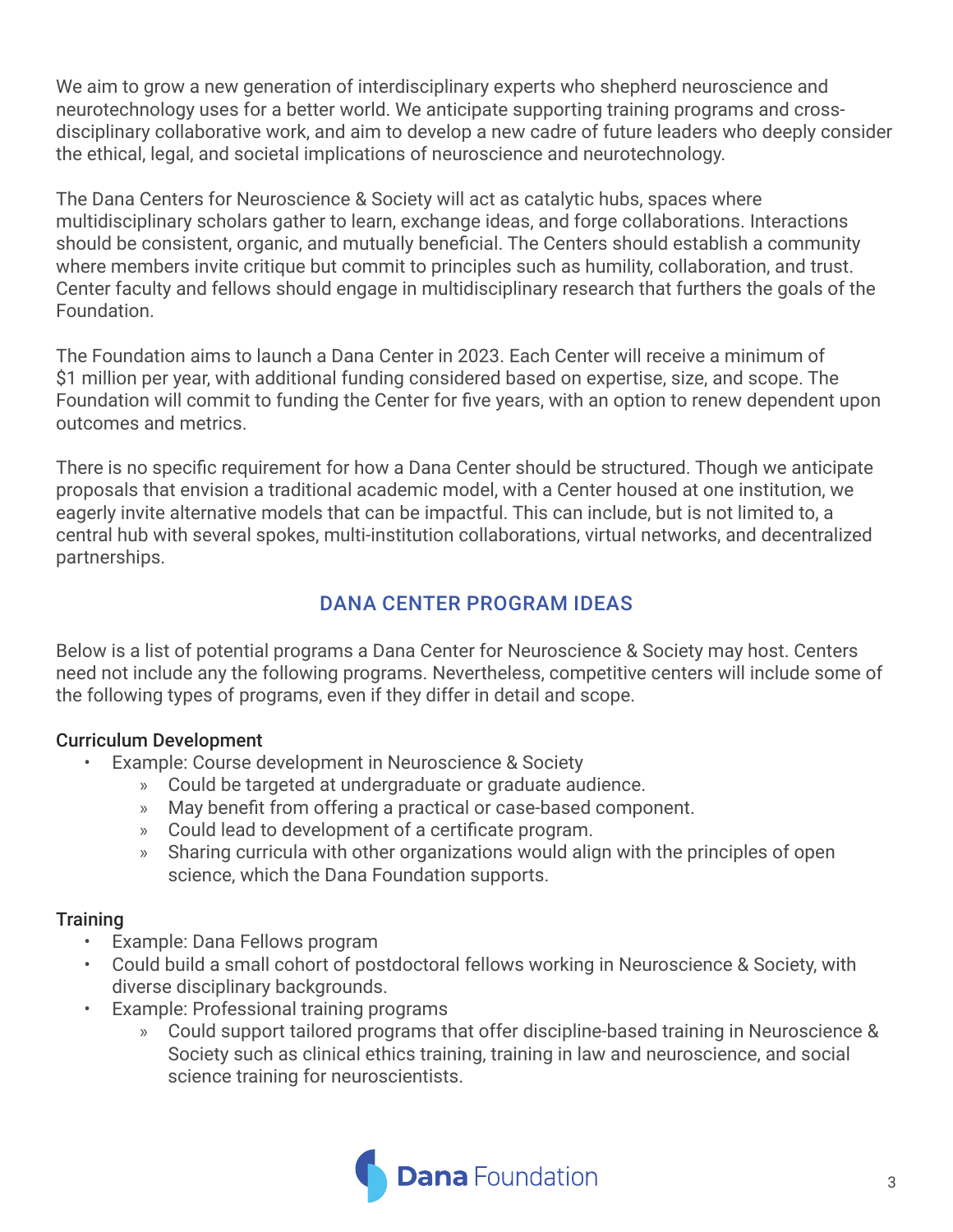#### Research

- Example: Embedded ethics in a neuroscience or neuroengineering lab
	- » Could support active and on-going rigorous collaboration between neuroscientists/ neuroengineers and Neuroscience & Society scholars.
- Example: Innovation hub
	- » Could facilitate partnership between academic researchers and private sector neurotechnology companies.

# PLANNING GRANT DETAILS

Planning grants are designed to provide promising institutions with an opportunity to dedicate time and resources to developing a detailed proposal for a potential Dana Center, while demonstrating suitability to carry out the Foundation's vision for Neuroscience & Society. Proposals for planning grants will be evaluated according to many of the same criteria as proposals for a full Center. The primary difference will be the depth and detail required (see below for comparison of planning grants vs. Center grants). Additionally, planning grants will require conducting a demonstration project, with applicants expected to discuss outcomes and lessons learned in their Center proposal.

Successful grantees for planning grants will receive up to \$150k to utilize between October 1, 2022, and February 28, 2023. Grantees will be required to submit a report to the Foundation by March 15, 2023, detailing the work conducted during the five-month grant period. The report will be evaluated by the Foundation to determine viability for a Center hosted at the grantee institution. Based on the reports, the Foundation will invite grantees that have demonstrated a high likelihood of success to submit a full proposal for a Dana Center by mid-2023. From among these proposals, the Foundation will identify finalists that will be reviewed by Dana Foundation's Board of Directors. The Board will select and announce a candidate for a Dana Center in late-2023.

## **Eligibility**

- U.S. accredited institutions of higher education with a campus located in the U.S.
- U.S.-based non-profit organizations

### Submission

Please submit all application materials by email to **Ishan Dasgupta** at [idasgupta@dana.org](mailto:idasgupta@dana.org) by July 6, 2022, at 11:59 pm Pacific Standard Time.

### Contact Dana Foundation

We encourage applicants to review the FAQ section on our website for more information. Applicants are highly encouraged to contact the Foundation with questions during any part of the process.

Please contact Ishan Dasgupta at [idasgupta@dana.org](mailto:idasgupta@dana.org) with any inquiries.

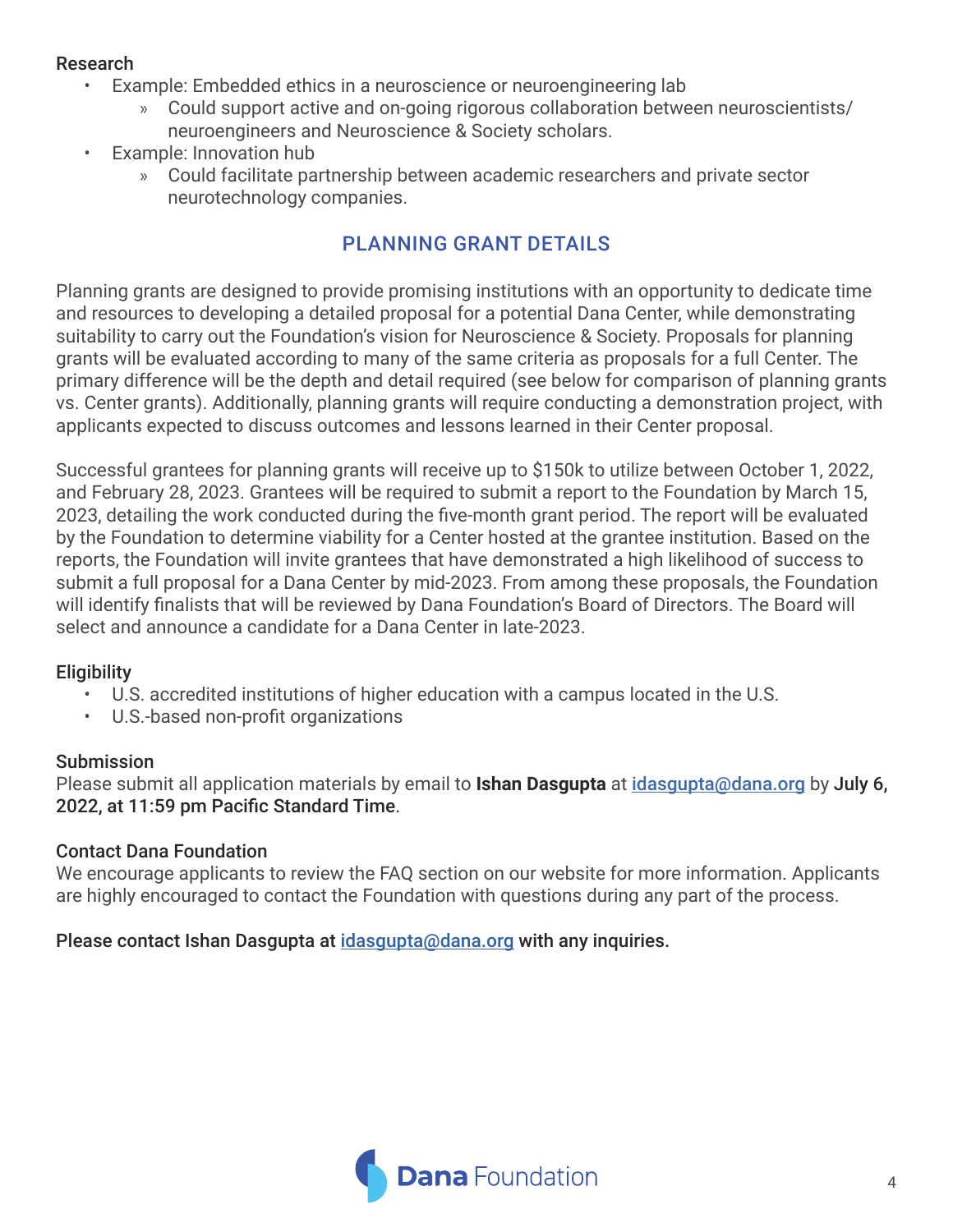## **KEY DATES**

|                                                                                                                  | <b>PLANNING</b>                                          | <b>CENTER</b>             |
|------------------------------------------------------------------------------------------------------------------|----------------------------------------------------------|---------------------------|
| Call for Proposals Open<br>*Candidates for Center<br>proposals will be notified by the<br><b>Dana Foundation</b> | May 16, 2022                                             | Spring 2023*              |
| Due date for proposals                                                                                           | July 6, 2022                                             | Mid-2023                  |
| Prospective grantees are<br>provided feedback and asked<br>for additional information for<br>Dana Board review   | August 1, 2022                                           | Mid-2023                  |
| Notification of award                                                                                            | September 15, 2022                                       | Late-2023                 |
| Grant start date                                                                                                 | October 1, 2022                                          | Late-2023                 |
| Virtual site-visits from Dana<br>staff                                                                           | January 2023                                             | <b>TBD</b>                |
| Grant end date                                                                                                   | February 28, 2023                                        | <b>TBD</b>                |
| Progress reports due                                                                                             | March 15, 2023                                           | <b>TBD</b>                |
| Total award budget                                                                                               | Up to \$150,000                                          | Up to \$1M per year       |
| Time frame                                                                                                       | October 1, 2022, through<br>February 28, 2023 (5 months) | Five years<br>(60 months) |

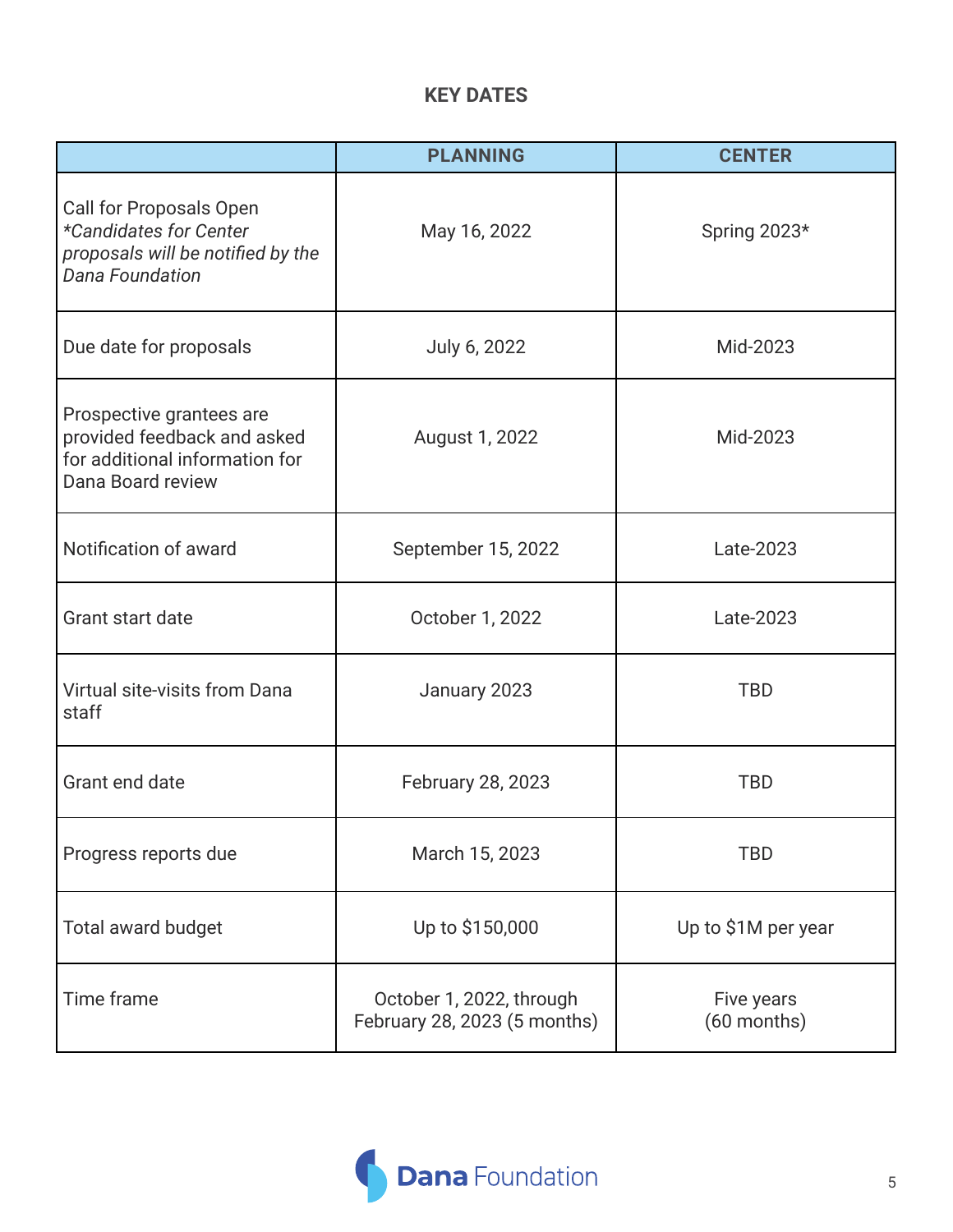# GUIDELINES FOR PLANNING GRANT PROPOSAL

Please complete the Proposal Cover Sheet and include it as the first pages in your proposal. Please do not deviate from the order of the sections as it may delay your proposal's review. Planning grant proposals will be evaluated according to the following components. Proposals for the Center will require all the same components as in the planning grant but with additional detail and depth.

#### The following components are required.

- Proposal Cover Sheet (see separate document)
- Proposal Narrative (see below)
- Budget Narrative (see separate document)
- Budget Template (see separate spreadsheet)

### Formatting Guidelines

- Page limit Proposal limit is ten pages. Do not include appendices or links to external websites. All supporting tables and citations must be included within the ten-page proposal.
- Tables should have titles with clear labels and references in the narrative.
- Section titles, headers, and footers must be consistent throughout the document.
- Font size Narrative must be 11-point Calibri, Helvetica, or Arial. Text in tables, figures, graphs, diagrams, and charts can be smaller, as long as the font is consistent with the narrative and legible.
- Spacing Single space.
- Acronyms Spell out acronyms the first time they are used and note the abbreviation in parentheses. The abbreviation can be used in subsequent sections.

### Budget Guidelines

- Grant funds can be used for any activities related to preparing a full Center proposal and conducting a demonstration project. Below are some suggested uses.
- Up to \$150k direct costs over five-month planning grant period. Please see Guidelines for
- Budget Template and Narrative for detailed instructions.
- Examples of budget lines are:
- \$50k to bring consultant who has expertise outside of what the university offers, such as a consultant who can create a theory of change for cross-disciplinary collaboration. This person will likely be working with the university's development staff.
- \$50k for core, cross-disciplinary faculty group to dedicate time to write the proposal and create a vision.
- \$50k to do feasible demonstration project for the period of time in the planning grant—funding accounts for time required for faculty from different departments to meet, bond, and create new ideas, like a dedicated ideas lab session.

#### Proposal Narrative Guidelines

- Please include all sections marked with  $\checkmark$  under the planning requirement column.
- Do not include sections that are blank under the planning requirement column.
- Center requirements are only included to assist applicants understand later steps.

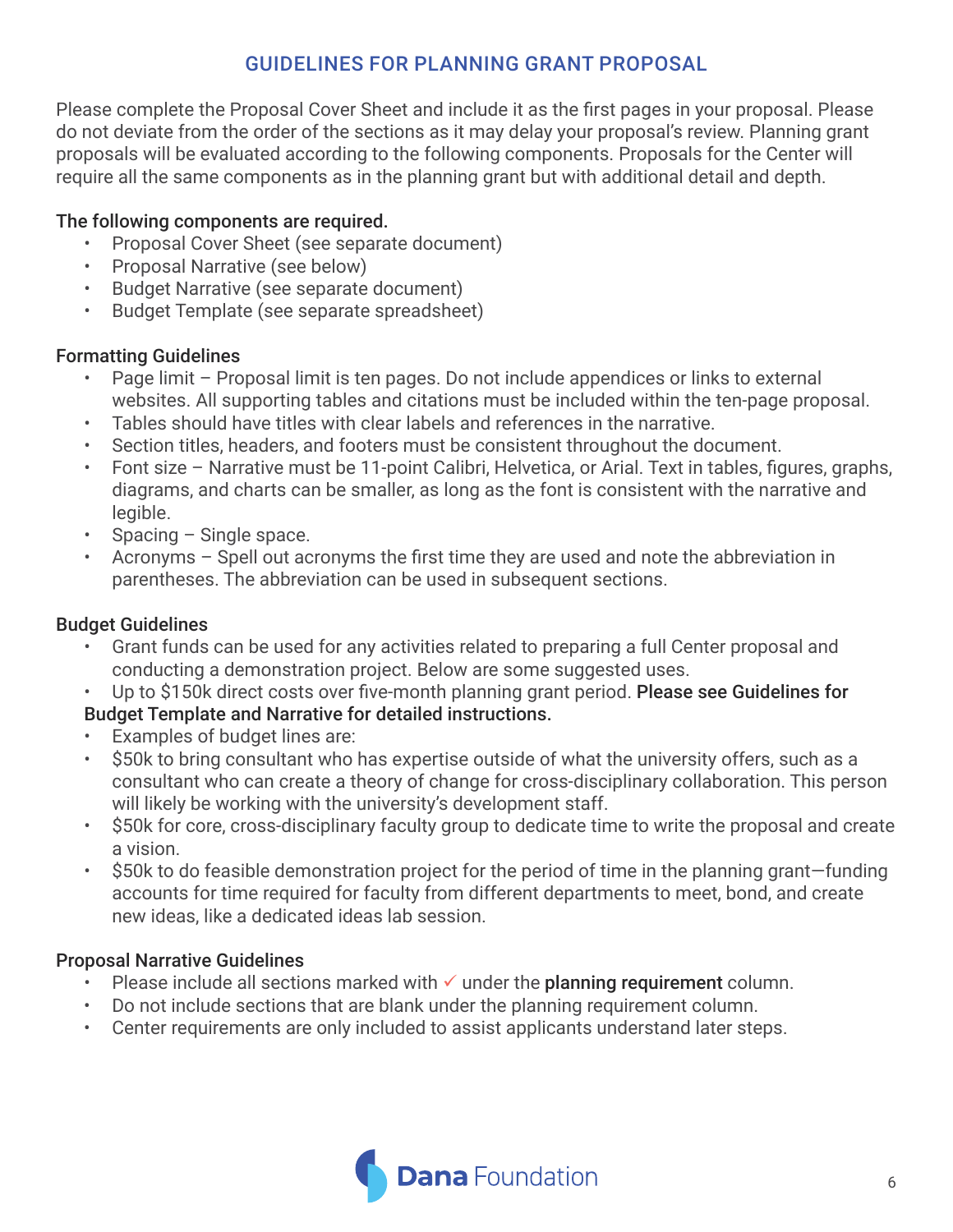| <b>DESCRIPTION</b>                                                                                                                                                                                                                                                                                                                                      | <b>PLANNING</b><br><b>REQUIREMENT</b> | <b>CENTER</b><br><b>REQUIREMENT</b> |  |  |
|---------------------------------------------------------------------------------------------------------------------------------------------------------------------------------------------------------------------------------------------------------------------------------------------------------------------------------------------------------|---------------------------------------|-------------------------------------|--|--|
| <b>I. EXECUTIVE SUMMARY</b>                                                                                                                                                                                                                                                                                                                             |                                       |                                     |  |  |
| A. The Executive Summary should be a tightly<br>written description of the program, its goals,<br>methods, and anticipated outcomes. Summary is<br>not to exceed 300 words.                                                                                                                                                                             |                                       |                                     |  |  |
| B. Include requested total of grant.                                                                                                                                                                                                                                                                                                                    |                                       |                                     |  |  |
| <b>II. VISION</b>                                                                                                                                                                                                                                                                                                                                       |                                       |                                     |  |  |
| A. Identify existing gap(s) in neuroscience<br>training and education.                                                                                                                                                                                                                                                                                  |                                       |                                     |  |  |
| B. Identify vision for the Center that addresses<br>gaps.                                                                                                                                                                                                                                                                                               |                                       |                                     |  |  |
| <b>III. PEOPLE</b>                                                                                                                                                                                                                                                                                                                                      |                                       |                                     |  |  |
| A. Identify and provide bios for potential<br>director(s) or co-director(s).                                                                                                                                                                                                                                                                            |                                       |                                     |  |  |
| B. Identify associate directors or program leads.                                                                                                                                                                                                                                                                                                       |                                       |                                     |  |  |
| C. Identify core faculty members.                                                                                                                                                                                                                                                                                                                       |                                       |                                     |  |  |
| D. Identify potential members, contributors, and<br>advisors.                                                                                                                                                                                                                                                                                           |                                       |                                     |  |  |
| E. For each key personnel listed in the people<br>section of the proposal and the budget, include<br>biosketches (PHS 398 format), CV, or resumes.<br>Documents can be 1-5 pages depending upon<br>their background and years of experience.<br>Documents should be submitted as PDFs and<br>will not be counted as part of the proposal page<br>limit. |                                       |                                     |  |  |
| F. Include letters of support from all key<br>personnel.                                                                                                                                                                                                                                                                                                |                                       |                                     |  |  |
| IV. ORGANIZATIONAL STRUCTURE AND PLACEMENT                                                                                                                                                                                                                                                                                                              |                                       |                                     |  |  |
| A. Describe organization and governance of<br>potential Center, including where it would reside<br>in the university structure (e.g., within medical<br>school, reporting to dean/provost for the School<br>of Medicine).                                                                                                                               |                                       |                                     |  |  |

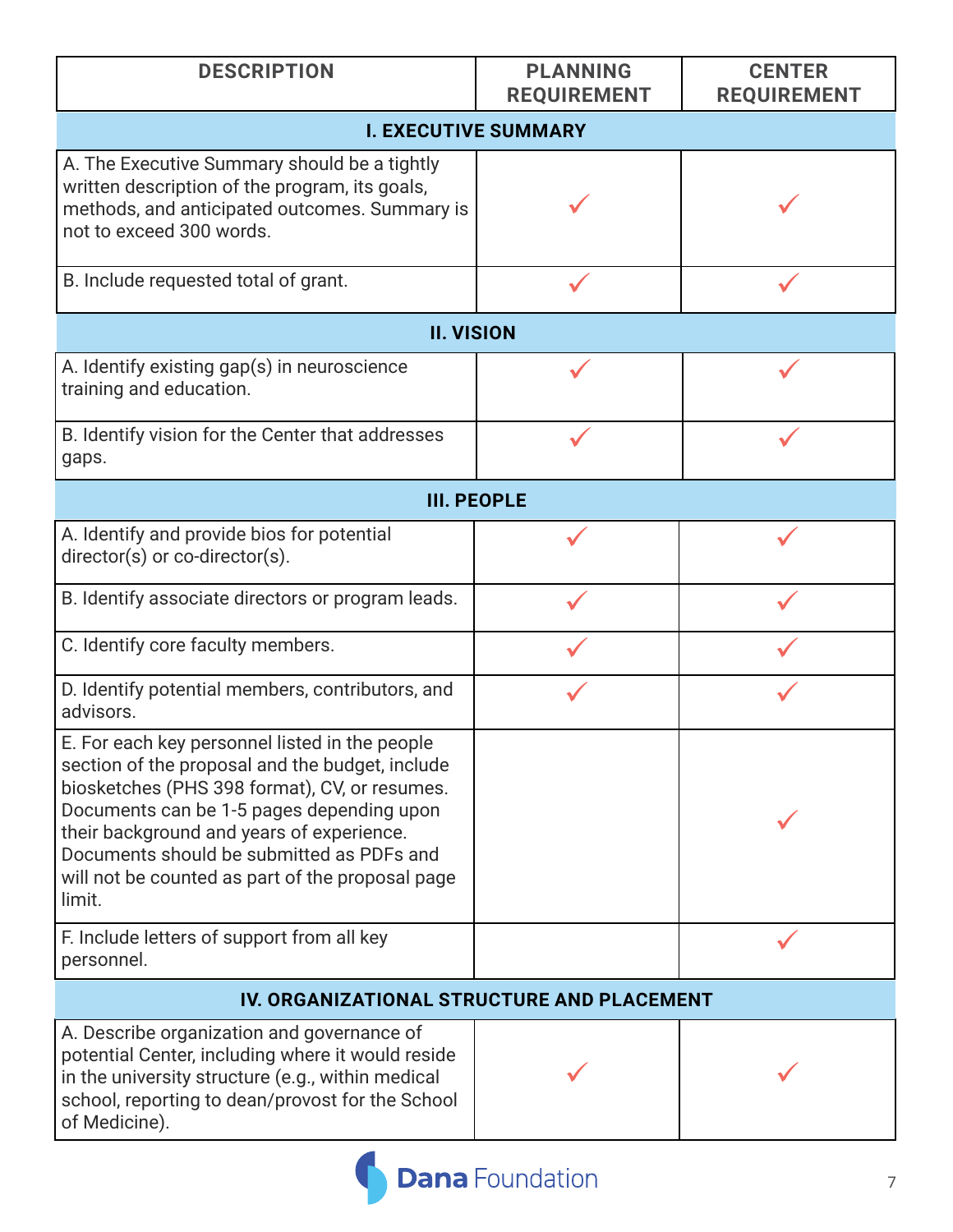| B. Describe envisioned relationship between<br>potential Center and other centers or resources<br>at your institution, including but not limited to,<br>existing resources and assets the center could<br>harness, and how it would integrate and play a<br>central role among existing centers or programs.                                             |                                   |  |  |  |
|----------------------------------------------------------------------------------------------------------------------------------------------------------------------------------------------------------------------------------------------------------------------------------------------------------------------------------------------------------|-----------------------------------|--|--|--|
| C. Include detailed budget for how personnel will<br>be supported through Center funds. Also, see<br>Institutional Commitment.                                                                                                                                                                                                                           |                                   |  |  |  |
| D. Provide a plan for how institution will create<br>a sustainable funding model past the initial five<br>years of Dana support.                                                                                                                                                                                                                         |                                   |  |  |  |
|                                                                                                                                                                                                                                                                                                                                                          | <b>V. PROGRAMS AND ACTIVITIES</b> |  |  |  |
| A. Share your initial ideas of what the Center may<br>do and what you see as the desired outcomes.                                                                                                                                                                                                                                                       |                                   |  |  |  |
| B. Share at least two program ideas that the<br>Center would enact and how the programs may<br>be launched.                                                                                                                                                                                                                                              |                                   |  |  |  |
| C. Detailed description of at least two programs,<br>but ideally three or more.                                                                                                                                                                                                                                                                          |                                   |  |  |  |
| D. Timeline of implementation including<br>evaluation process and metrics of success.                                                                                                                                                                                                                                                                    |                                   |  |  |  |
| <b>VI. INSTITUTIONAL COMMITMENT</b>                                                                                                                                                                                                                                                                                                                      |                                   |  |  |  |
| A. Provide letter from college/university<br>leadership (i.e., Provost or President) that<br>illustrates material financial commitment<br>to a Dana Center including financial or in-<br>kind commitment that comprises at least<br>a 50-percent match of Dana Funds. The<br>institutional match should be materially<br>significant to the institution. |                                   |  |  |  |
| B. Describe the leadership, departments,<br>disciplines, physical space to be involved, and<br>any other noteworthy institutional commitments.                                                                                                                                                                                                           |                                   |  |  |  |
| C. Provide letters from all key leadership involved<br>with different departments, schools, or programs<br>that will be associated with Dana Center.<br>Description of Institutional commitment must be<br>detailed including line items and amounts.                                                                                                    |                                   |  |  |  |